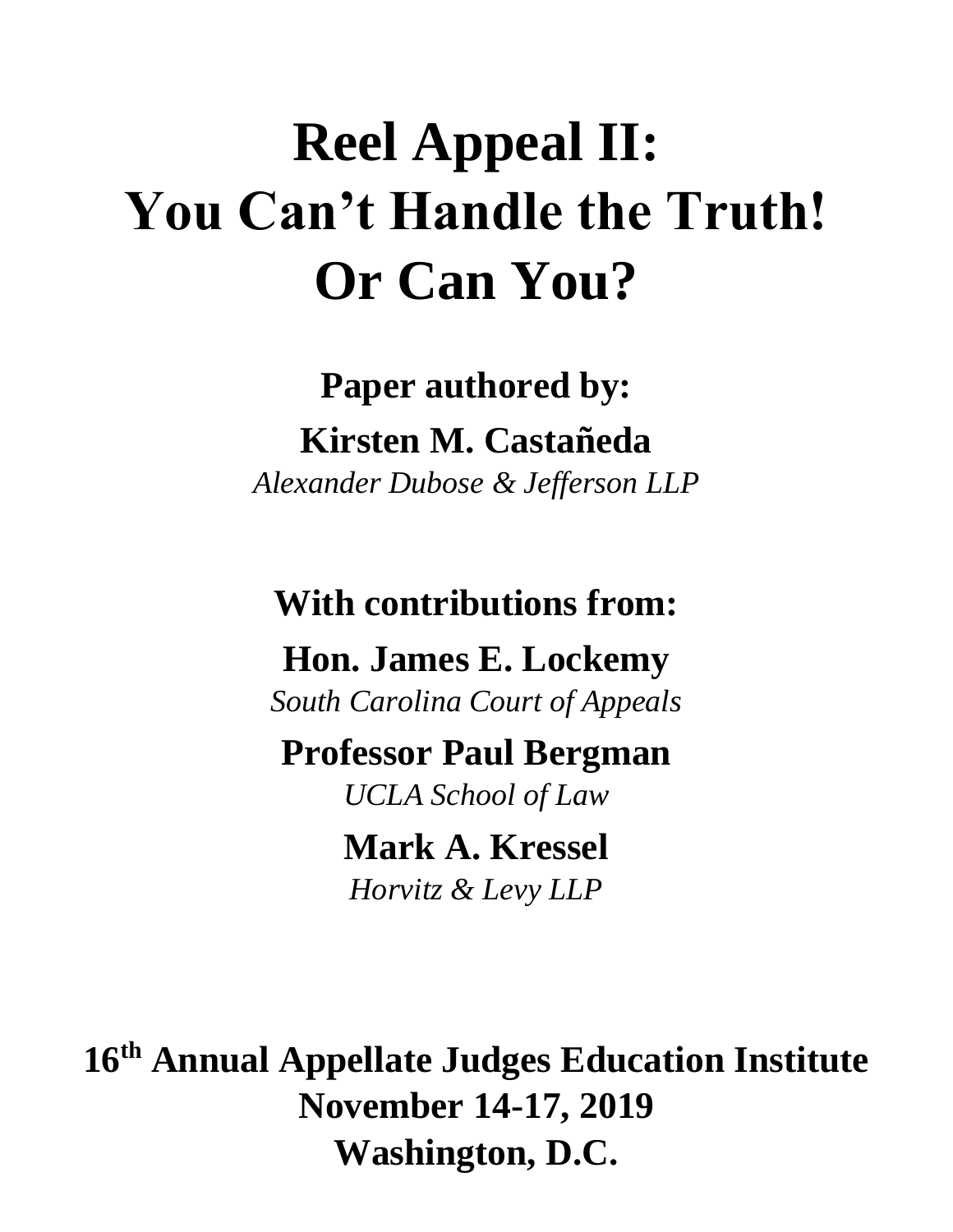# **TABLE OF CONTENTS**

# Page

| $\mathbf{I}$ . |           |  |  |
|----------------|-----------|--|--|
| II.            |           |  |  |
|                | A.        |  |  |
|                | <b>B.</b> |  |  |
| III.           |           |  |  |
| IV.            |           |  |  |
| V.             |           |  |  |
| VI.            |           |  |  |
| VII.           |           |  |  |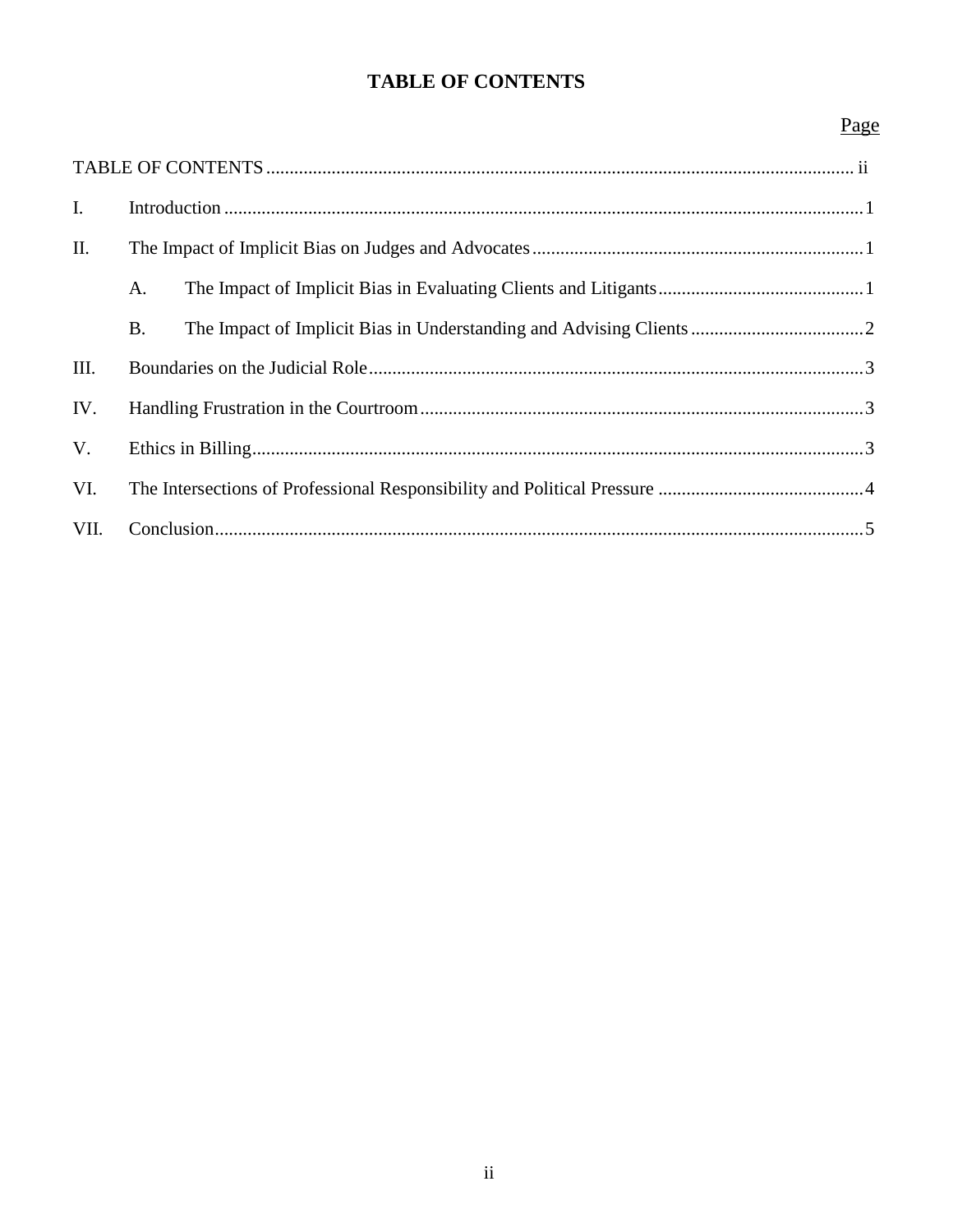#### <span id="page-2-0"></span>**I. Introduction**

In the four years that have passed since our original Reel Appeal presentation, we've heard from many practitioners about their favorite movies and the intersection between reel and real life ethical issues. This paper discusses additional ethical questions appellate judges and lawyers are called upon to answer in the pursuit of justice.

In our presentation, the marriage of film clips to the rules of professional responsibility not only enhances the impact of our discussion, but also, in the words of Professor Paul Bergman, reflects the power of popular legal culture to reflect and reinforce viewers' attitudes about law, lawyers and the legal system. In an age in which the public regularly questions whether lawyers uphold their oath to "honestly demean [themselves] in the practice of law" and whether judges "faithfully execute [their] duties," understanding both our ethical obligations and the public's perception of our ethical obligations is essential to our ongoing efforts to preserve the integrity of our system of law.

*Tip*: In this paper, we largely refer to the ABA Model Rules of Professional Conduct and the ABA Model Code of Judicial Conduct because state rules/codes largely provide the same or substantially similar requirements. However, please be aware that some state requirements vary from the model. Always check the requirements governing your situation for the correct standards by which your actions will be measured.

#### <span id="page-2-1"></span>**II. The Impact of Implicit Bias on Judges and Advocates**

I highly commend to *everyone* Nicole E. Negowetti's insightful and truly helpful article on "Navigating the Pitfalls of Implicit Bias: A Cognitive Science Primer for Civil Litigators." 4 ST. MARY'S LEGAL MAL. & ETHICS 278 (2014). Despite the title, this article is incredibly useful for lawyers and judges in both the civil and criminal arenas. If the first step in solving a problem is admitting one exists, Ms. Negowetti's article is a valuable first step in avoiding the misunderstanding and miscommunications that

result when—inevitably and without any malice or conscious thought—biases and preconceptions inherent in each human being creep into our relationships with, representations of, and decisions regarding clients/litigants. Her article also provides useful examples and suggestions to assist in taking the next steps to address and resolve the problem.

#### <span id="page-2-2"></span>**A. The Impact of Implicit Bias in Evaluating Clients and Litigants**

Human reasoning functions through a "dual process" cognitive system. Negowetti, *Navigating the Pitfalls*, 4 ST. MARY'S LEGAL MAL. & ETHICS at 284.

- System I is rapid, intuitive, and errorprone.
- System II is more deliberative, calculative, slower, and is often more likely to be errorfree.

*Id.*

Implicit biases operate in System I. They are automatic, unconscious mental processes based on implicit attitudes or implicit stereotypes that are formed by life experiences. *Id.* System I processes provide a convenient shortcut in many contexts, but when used to understand, communicate with, and make decisions regarding new people and circumstances in a professional context, implicit bias may interfere with the consistent and fair administration of justice.

For example, although many lawyers may consider reason and logic as the driving force behind their behavior, their decisions are often based on implicit biases that form "a lens through which we view the world" and "automatically filter[] how we take in and act on information." Negowetti, *Navigating the Pitfalls*, 4 ST. MARY'S LEGAL MAL. & ETHICS at 284. And although most judges believe they are objective and able to avoid the influence of biases, recent studies have demonstrated that even the most qualified judges may rely on intuitive thought processes, resulting in judgment that is flawed with systemic errors. *Id*. at 299-300.

Implicit bias may shape how a lawyer evaluates the strengths and weaknesses of a case at the initial intake stage. Preconceived notions and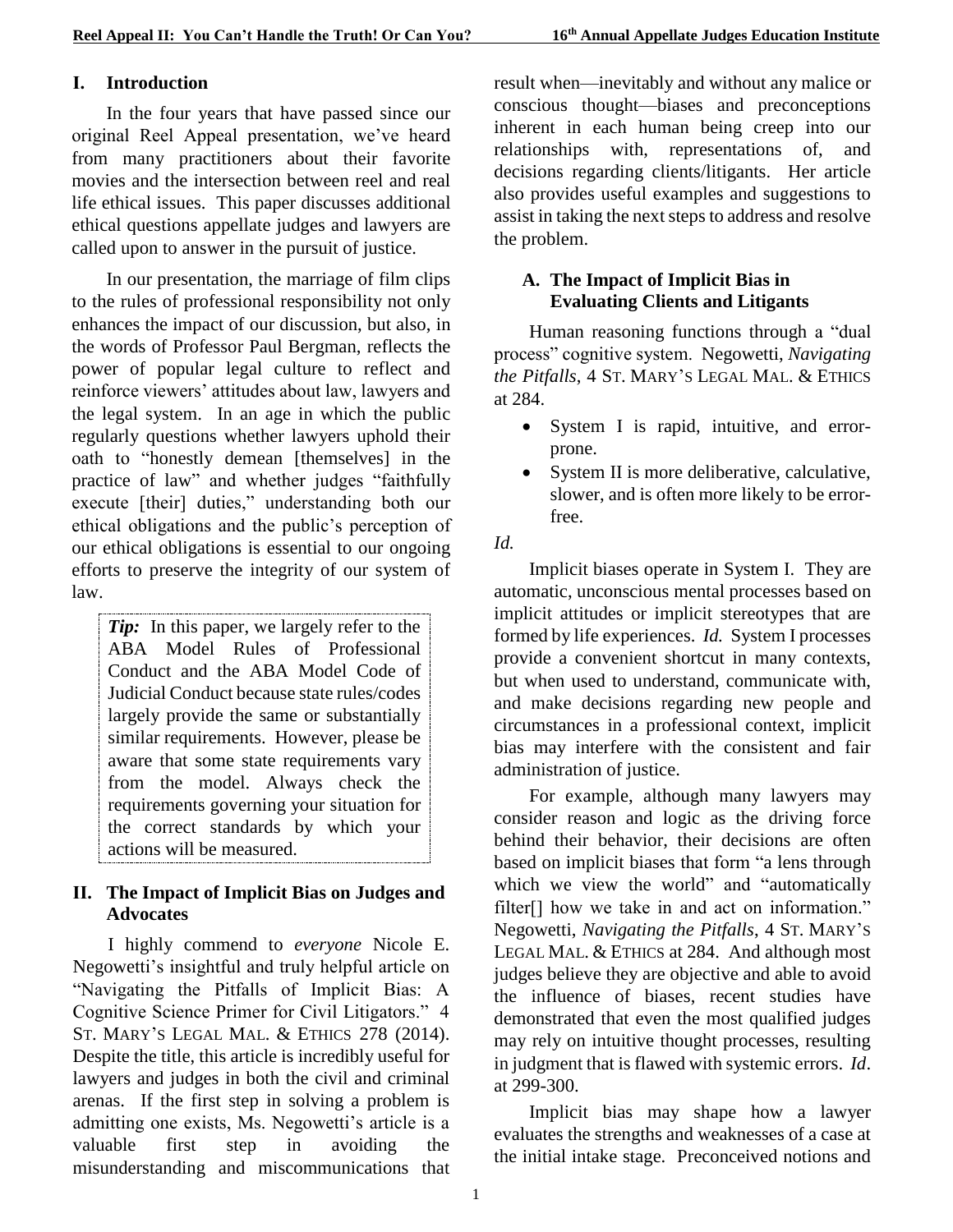earlier experiences may lead a lawyer to incorrect conclusions about the strengths of potential issues. And assessments of possible bias that may be encountered from decisionmakers (such as jurors and jurists) may lead a lawyer to focus more on the obstacles to success than the ways in which a diligent advocate could educate and overcome those biases.

Similarly, implicit bias may constrict the manner in which a judge evaluates the strengths and weaknesses of a legal argument or applies the law to the facts of a case. If the initial evaluation leads to a decision based in part on implicit bias rather than legal principles, the judge risks violating the duty to uphold and apply the law. MODEL CODE JUDICIAL CONDUCT 2.2. And even if the initial reactions and tentative decisions do not ultimately control the outcome, the imposition of additional, non-legal hurdles for a litigant (and advocate) to overcome threatens the judge's ability to comply with the duty to perform all duties of judicial office fairly. *Id.*

# <span id="page-3-0"></span>**B. The Impact of Implicit Bias in Understanding and Advising Clients**

Rule 1.3 requires lawyer to act with reasonable diligence. MODEL R. PROF. CONDUCT 1.3. This rule requires more than prompt attention, demanding that a lawyer act "with commitment and dedication to the interests of the client and with zeal in advocacy upon the client's behalf." *Id.* cmt. 1. In order to meet this demand, an attorney must first understand the client's goals and motives. Negowetti, *Navigating the Pitfalls*, 4 ST. MARY'S LEGAL MAL. & ETHICS at 295. But implicit biases may interfere with an attorney's ability to comprehend and represent a client's experiences, viewpoint, and goals. *Id.* at 295-96.

For example, a client's appearance, race, religion, age, gender identification, sexual orientation, socio-economic background, or political affiliation could lead a lawyer to incorrect presumptions and value judgments. *Id.* at 296. When a lawyer allows his or her internal dialogue to substitute for dialogue with the client—filling spaces with assumptions, "reading between the lines," and asking narrow questions that serve only to confirm the lawyer's assumptions, instead of expressly asking questions and truly listening to

the answers—the lawyer may miss the opportunity to learn and understand valuable components of information that may substantively help the client's case. Recognizing (and admitting) the tendency for implicit biases to affect one's judgments about people can help a lawyer ask questions that will move the discussion beyond these stereotypes. *See id.*

Ignoring the influence of implicit bias creates the risk of misunderstandings that not only cause frustration (*e.g.*, "My client just doesn't make any sense!"), but also lead to the failure to achieve the client's true objectives. *Id.* Understanding the role of implicit biases in coloring perceptions can help a lawyer understand what, at first glance, appears to be an illogical story or an ill-conceived goal, which "might be perfectly reasonable with another's lens and another's bundle of preferences and values." *Id.* at 297 (quoting Paul R. Tremblay, *Interviewing and Counseling Across Cultures: Heuristics and Biases*, 9 CLINICAL L. REV. 373, 412 (2002) (footnote omitted)). Moreover, this process of understanding presents an invaluable opportunity for the lawyer to note facts and issues that may need to be addressed, in addition to facts and legal issues central to the case, to accurately communicate the client's positions to the decisionmakers (*e.g.*, judges and jurors) who also will bring their own implicit bias to the table.

Implicit bias also can interfere with a lawyer's compliance with the duty to "exercise independent professional judgment and render candid advice. In rendering advice, a lawyer may refer not only to law but also to other considerations such as moral, economic, social[,] and political factors that may be relevant to the client's situation." MODEL R. PROF. CONDUCT 2.1. For example, although the relief a client may obtain from a court may be limited to or focused on monetary recovery, the client may be more concerned with repairing a relationship, obtaining an apology, or dealing with the emotions, such as guilt, embarrassment, or fear, triggered by the situation. Negowetti, *Navigating the Pitfalls*, 4 ST. MARY'S LEGAL MAL. & ETHICS at 298. Understanding those goals may lead a lawyer to conclude that the dispute might be better resolved through early mediation or courses of action that avoid litigation altogether. *Id.*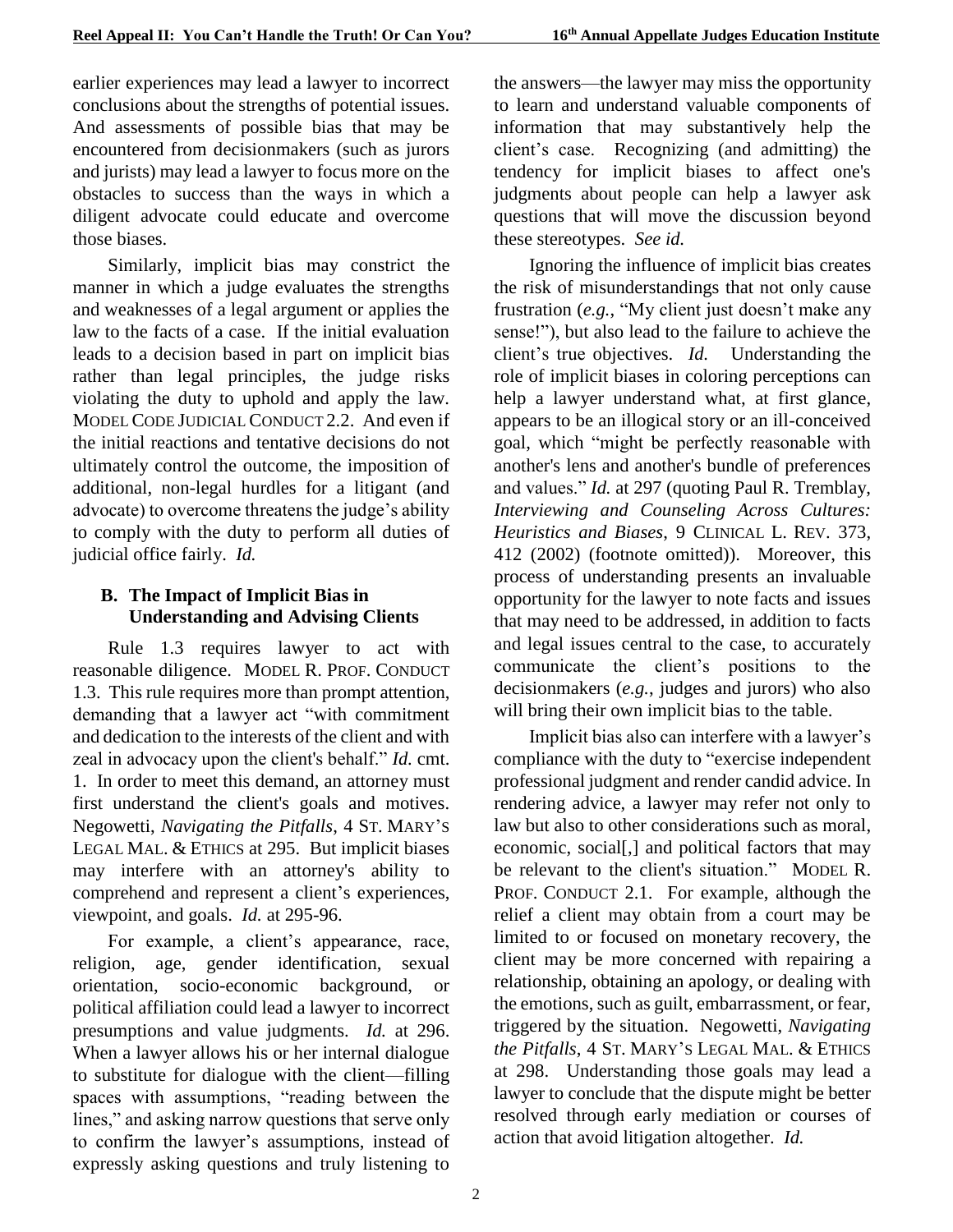Similarly, allowing implicit bias to paint a client as less able to understand a complex legal argument or to comprehend the "big picture" can lead a lawyer to downplay the client's goals or to advocate for strategic choices that undermine, rather than serve, the client's objectives and interests. Equally, the lawyer may try to simplify or gloss over more complicated aspects of the case, running afoul of duties regarding client communication. For instance, a lawyer must "reasonably consult with the client about the means by which the client's objectives are to be accomplished." MODEL R. PROF. CONDUCT 1.4(a)(2). In addition, a lawyer must "keep the client reasonably informed about the status of a matter" and "explain a matter to the extent reasonably necessary to permit the client to make informed decisions regarding the representation." *Id.*  $1.4(a)(3)$ , (b). When implicit bias leads a lawyer to give these duties short shrift, opportunities for misunderstandings and ineffective representation may arise.

#### <span id="page-4-0"></span>**III. Boundaries on the Judicial Role**

We want our judges to be dynamic, intellectually curious, internally motivated leaders, but the law demands a certain amount of passivity as a neutral arbiter. *Accord* Abram Chayes, *The Role of the Judge in Public Litigation*, 89 HARV. L. REV. 1281, 1286 (1976). An appellate judge generally may decide only the issues presented and briefed by the parties. *See, e.g.*, *Murrell v. Shalala*, 43 F.3d 1388, 1389 n.2 (10th Cir. 1994). An appellate judge may not reverse a jury verdict because he or she might take a different view of the facts upon reading the record. *See, e.g.*, *Westmoreland v. TWC Admin. LLC*, 924 F.3d 718, 730 (4th Cir. 2019). Judges who do not honor these boundaries may inject reversible error into the case. *See, e.g.*, Chayes, *Role of the Judge*, 89 HARV. L. REV. at 1286 n.25.

Ethically, judges who do not honor these boundaries may violate applicable rules. For instance, a judge must uphold and apply the law, including any case law and procedural rules limiting appellate review to the scope of the record. MODEL CODE JUDICIAL CONDUCT 2.2. In addition, abiding by the limits of review in one appeal but roaming beyond them in another would seem to

run afoul of a judge's responsibility to perform all duties of judicial office fairly. *Id.* An essential component of fairness is the consistent application of procedural rules to all litigants. *See, e.g.*, *King v. LaMarque*, 464 F.3d 963, 966 (9th Cir. 2006); *Reyes-Garcia v. Rodriguez & Del Valle, Inc.*, 82 F.3d 11, 14 (1st Cir. 1996).

### <span id="page-4-1"></span>**IV. Handling Frustration in the Courtroom**

Roadblocks to effective advocacy in the courtroom, whether in trial or on appeal, can drive you crazier than a big hole in your screen door. Handling the frustration that inevitably ensues, given that (at this point in time, anyway) all lawyers are human beings, is essential not only to one's chances for success, but also to upholding one's ethical obligations.

For example, a lawyer is prohibited from engaging in conduct intended to disrupt a tribunal. MODEL R. PROF. CONDUCT 3.5(d). A lawyer equally is prohibited from making statements the lawyer knows to be false or with reckless disregard as to its truth or falsity concerning the qualifications or integrity of a judge. MODEL R. PROF. CONDUCT 8.2(a). Getting into a heated discussion (rather than a lively but professional debate) or grandstanding may feel good at the moment, but allowing one's passion to take the wheel creates a real risk that one or both of these rules may be violated.

Moreover, a lawyer's primary duty in the courtroom is not to indulge his or her own preferences, but instead to provide competent representation and independent "professional" judgment. MODEL R. PROF. CONDUCT 1.1, 2.1. Getting caught up in the emotional rush of the moment can create its own roadblock, distracting the lawyer from upholding these duties. When, for instance, a lawyer is so pleased with his or her prowess at having finally overcome a series of roadblocks that he or she forgets to take a final step necessary to preserve error, the sense of accomplishment may be short-lived. As in many situations, the rules of professional conduct exist to help us avoid opportunities for regret.

## <span id="page-4-2"></span>**V. Ethics in Billing**

A lawyer is prohibited from charging or collecting an unreasonable fee or an unreasonable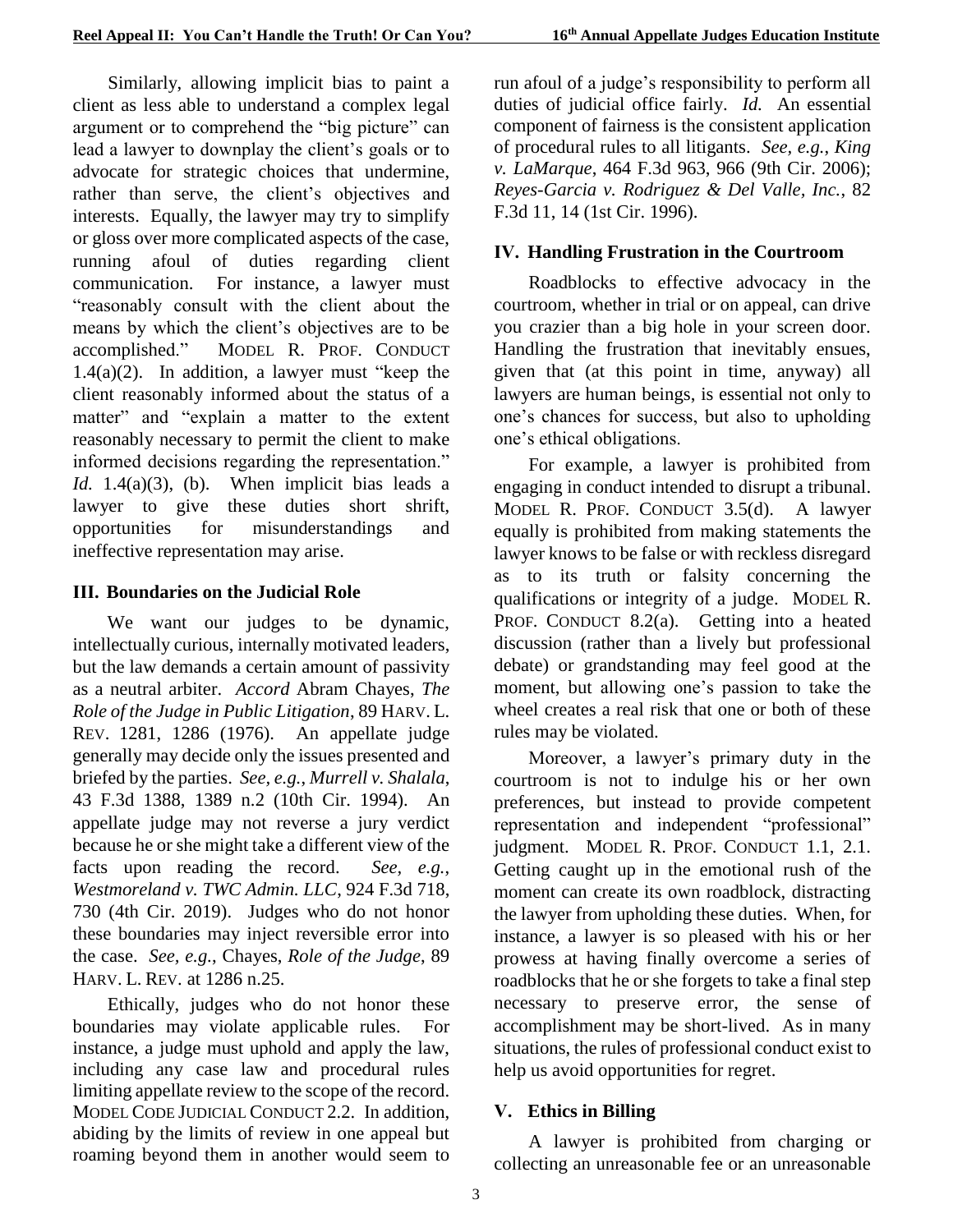amount for expenses. MODEL R. PROF. CONDUCT 1.5(a). Viewed from the opposite angle, a lawyer may charge and collect only reasonable fees and reasonable amounts for expenses. Moreover, the basis for the fees and expenses for which the client will be responsible, and any changes in that basis, must be communicated to the client. MODEL R. PROF. CONDUCT 1.5(b). The preference is for the communication to be in writing. *Id.* Wrapping an expense unrelated to the representation into an invoice for fees and expenses would seem to run afoul of one or more of these rules.

In addition, specific rules address the limits on financial transactions between lawyers and their clients. Rule 1.8(a) provides that a lawyer shall not enter into a business transaction with a client or knowingly acquire an ownership, possessory, security, or other pecuniary interest adverse to a client unless:

- the transaction and terms on which the lawyer acquires the interest are fair and reasonable to the client and are fully disclosed and transmitted in writing in a manner that can be reasonably understood by the client;
- the client is advised in writing of the desirability of seeking and is given a reasonable opportunity to seek the advice of independent legal counsel on the transaction; *and*
- the client gives informed consent, in a writing signed by the client, to the essential terms of the transaction and the lawyer's role in the transaction, including whether the lawyer is representing the client in the transaction.

#### MODEL R. PROF. CONDUCT 1.8(a).

With regard to a business transaction to provide financial assistance in connection with litigation, Rule 1.8(e) imposes a specific prohibition with two limited exceptions: (1) a lawyer may advance court costs and expenses of litigation, the repayment of which may be continent on the outcome of the matter; and (2) a lawyer representing an indigent client may pay court costs and expenses of litigation on behalf of the client.

And of particular interest given our topic of legal ethics in the movies, the rules address literary and media rights regarding a lawyer's representation of a client. Rule 1.8(d) prohibits lawyers from making or negotiating an agreement giving the lawyer literary or media rights to a portrayal or account based in substantial part on information relating to the representation prior to the conclusion of the representation. MODEL R. PROF. CONDUCT 1.8(d). (But the rule doesn't restrict a lawyer's prerogative to figure out in advance who ought to play them in the movie if Hollywood does come calling.)

#### <span id="page-5-0"></span>**VI. The Intersections of Professional Responsibility and Political Pressure**

Many judges must strive to uphold their ethical duties while dealing with politics and politicians. Judges who are elected or subject to reappointment, who aspire to a different or higher bench or office, or who desire to engage in public service beyond the judiciary must deal with additional political considerations and pressures other judges do not. Barry R. Schaller, *Ethical Aspects of Political Dilemmas Faced by Appointed Judges*, 30 YALE L. & POLICY REV. INTER ALIA 101 (2011). The intersections between professional responsibility and political pressures range far beyond the welltraveled byways and can impact even judges who are not required to run for election or to be reappointed.

For example, it is not unusual for a member of a judge's family to be involved in public service, as well. To the extent that a family member runs for office, an appellate judge must walk a line between permissible and impermissible activities regarding the campaign. Except as permitted by law, a judge is not permitted to, *inter alia*, make speeches on behalf of a political organization, publicly endorse or oppose a candidate for any public office, solicit funds for a candidate, or seek endorsements from a political organization. MODEL CODE JUDICIAL CONDUCT 4.1(A)(2), (3), (4), (7). There is no "family exception" to these prohibitions. *Id.* 4.1 cmt. 5.

In addition, the desire to serve the public may prompt an appellate judge to explore opportunities beyond the bench. As the Model Code of Judicial Conduct notes, judges are uniquely qualified to